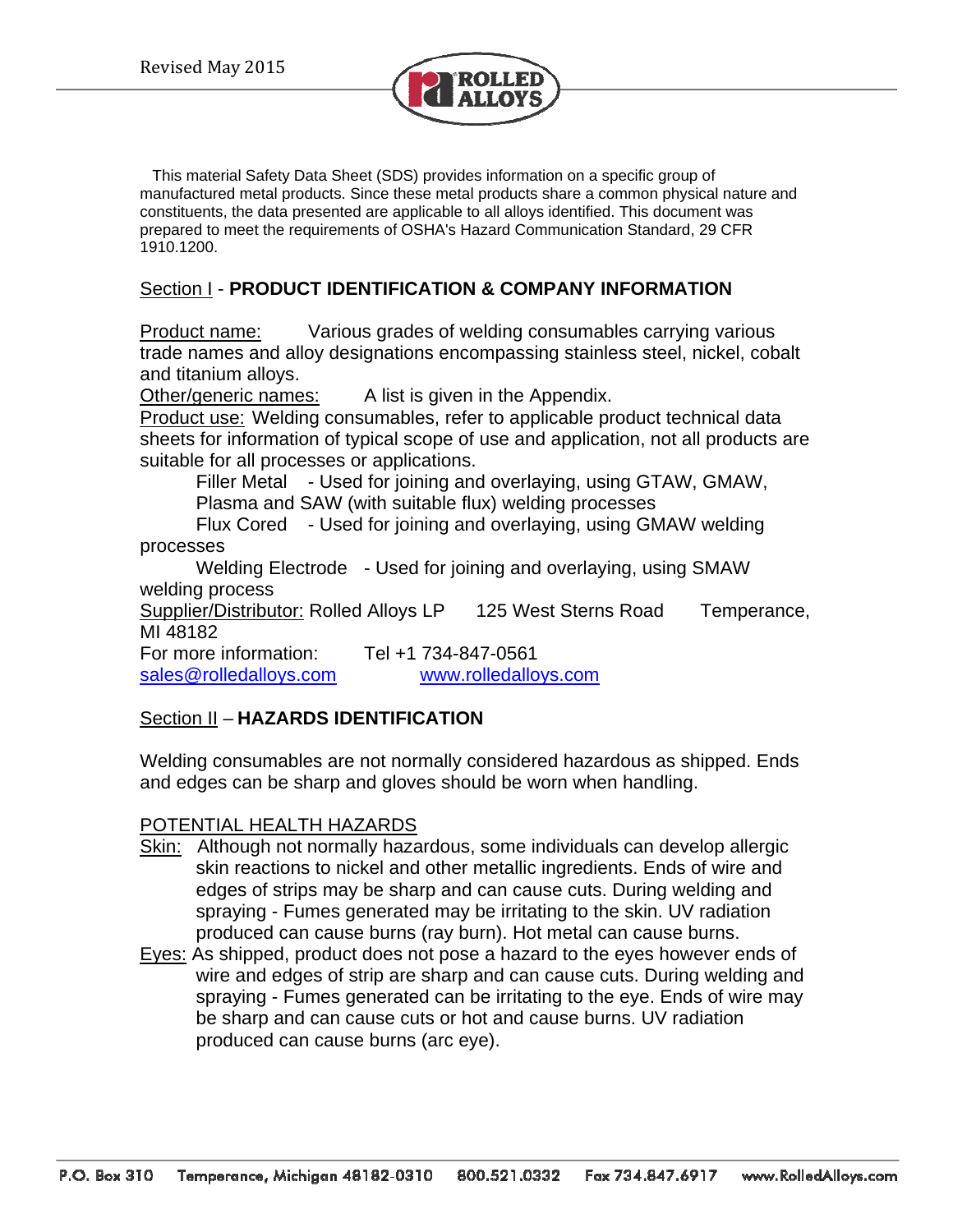

Inhalation: Fumes generated by welding and spraying processes can be irritating and toxic.

Ingestion: Not a likely route of entry. Metal ingestion can cause toxic effects. Delayed effects: Inhalation of welding or spraying fumes may cause damage to the lungs and respiratory tract including but not limited to fibrosis of the lung which can reduce lung capacity and produce difficulty breathing. Cobalt and Nickel are animal carcinogens and inhalation of fumes and dusts should be avoided. Prolonged inhalation of Manganese fumes and dusts may cause irreversible damage to the nervous system resulting in Parkinson's Disease-like symptoms (tremors, weakness, paralysis, etc.)

## Section III - **COMPOSITION / INGREDIENTS<sup>1</sup>**

**IMPORTANT –** This section lists hazardous ingredients in the as-shipped products.

| <b>INGREDIENT</b>                     | Max Wt. %    | PEL <sup>2</sup> | TLV <sup>3</sup> | CASH <sup>4</sup> |
|---------------------------------------|--------------|------------------|------------------|-------------------|
| Aluminum (Al)                         | 6            | 15               | 10               | 7429-90-5         |
| Calcium Carbonate (containing silica) | Note 5       | $15(5*)$         | 10               | 1317-65-3         |
| Calcium Fluoride (As F)               | Note 5       | 2.5              | 2.5              | 7789-75-5         |
| Calcium Silicate                      | Note 5       | $15(5^*)$        | None             | 13983-17-0        |
| Chromium (Cr) (metal)                 | 33           | $\mathbf{1}$     | 0.5              | 7440-47-3         |
| Cobalt (Co)                           | 66           | 0.1              | 0.02             | 7440-48-4         |
| Copper (Cu)                           | 34           | $\mathbf{1}$     | $\mathbf{1}$     | 7440-50-8         |
| Feldspar (containing silica)          | Note 5       | $10***$          | 2(Total Dust)    | 68476-25-5        |
| Hydroxyethyl Cellulose                | Note 5       | None             | None             | 9004-62-0         |
| Iron (Fe)                             | 99           | None             | None             | 7439-89-6         |
| Iron Oxide                            | Dust or fume | 10               | 5                | 1309-37-1         |
| Lithium Silicate                      | Note 5       | None             | None             | 12627-14-4        |
| Manganese (Mn)                        | 16           | C <sub>5</sub>   | 0.2              | 7439-96-5         |
| Magnesium Carbonate                   | Note 5       | 15(5)            | 10               | 546-93-0          |
| Magnesium Fluoride (As F)             | Note 5       | 2.5              | 2.5              | 7783-40-6         |
| Manganese Oxide                       | Note 5       | C <sub>5</sub>   | 5                | 1344-43-0         |
| Molybdenum (Mo)                       | 30           | 15               | 10               | 7439-98-7         |
| Nickel (Ni)                           | 99           | $\mathbf 1$      | $1.5*$           | 7440-02-0         |
| Niobium (Nb)                          | 6            | 15               | 10               | 03/01/7440        |
| Potassium Bichromate                  | Note 5       | CO.1             | 0.05             | 7778-50-9         |
| Potassium Hydroxide                   | Note 5       | C <sub>2</sub>   | C <sub>2</sub>   | 1310-58-3         |
| Potassium Silicate                    | Note 5       | None             | None             | 1312-76-1         |
| Silicon                               | 4            | $15(5^*)$        | 10               | 7440-21-3         |
| Sodium Aluminum Fluoride (As F)       | Note 5       | 2.5              | 2.5              | 13775-53-6        |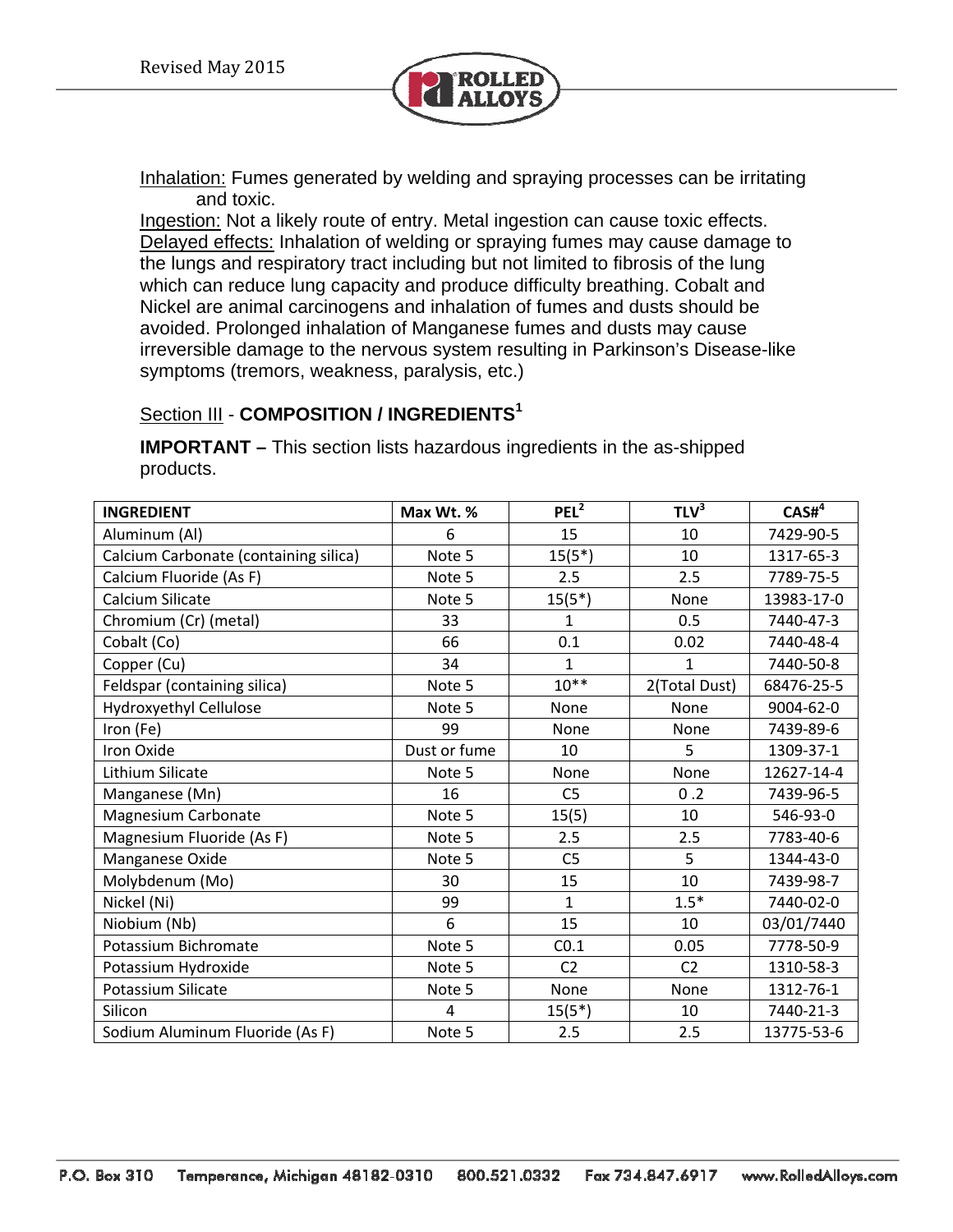

| Sodium Silicate  | Note 5       | C <sub>2</sub> (As NaOH) | C <sub>2</sub> (As NaOH) | 1344-09-8  |
|------------------|--------------|--------------------------|--------------------------|------------|
| Titanium (Ti)    | 90           | None                     | None                     | 7440-32-7  |
| Titanium Dioxide | Dust or fume | $15(5^*)$                | 10                       | 13463-67-7 |
| Tungsten (W)     |              | 5(STEL-10)               |                          | 7440-33-7  |
| Vanadium (V)     |              | CO.5                     | 0.05                     | 7440-62-2  |

Nuisance particulates as respirable dust at  $5mg/m3$  (\*Respirable Fraction)(\*\*Crystalline Silica) (C = Ceiling Limit) (STEL – Short Term Exposure Limit)

1 - Composition of HAZARDOUS INGREDIENTS (as defined by OSHA – 29CFR1910.1200 and PA TITLE 34) – 1% or greater by

weight, except  $0.01\%$  or greater for nickel and chromium.

2 - OSHA Permissible Exposure Limits (mg/m3)

3 - Threshold Limit Value (mg/m3), American Conference of Governmental Industrial Hygienist (ACGIH)

Both PEL and TLV are 8 hour Time Weighed Averages (TWA), unless designated as C (ceiling limits)

4 - Chemical Abstract Services Number

5 - Not an alloying element, >1% possibly present in electrode coating

# Section IV – **FIRST AID MEASURES**

- Skin: Wash skin with soap and water to remove any metallic particles. If a rash or burn develops, seek medical attention.
- Eyes: Flush particles from eyes with clean water for at least 15 minutes. If irritation persists or burn develops, seek medical attention.
- Inhalation: Remove from exposure. If respiratory irritation persists, seek medical attention.

Ingestion: If metallic particles are swallowed, seek medical assistance. Advice to physician: Treat symptomatically

## Section V – **FIRE FIGHTING MEASURES**

As shipped, these products are nonflammable and non-explosive. However, welding arcs and sparks can ignite combustibles, and can initiate fires and explosions. Be sure you read and understand American National Standard Institute standard ANSI Z49.1 "Safety in Welding and Cutting" and National Fire Protection Association standard 51B for fire prevention in "Cutting and Welding Processes" before using these products.

Extinguishing Media Flash Point (Method Used) N/A N/A Unusual Fire and Explosive Hazards Flammable Limit N/A N/A Special Fire Fighting Procedures N/A

## Section VI – **ACCIDENTAL RELEASE MEASURES**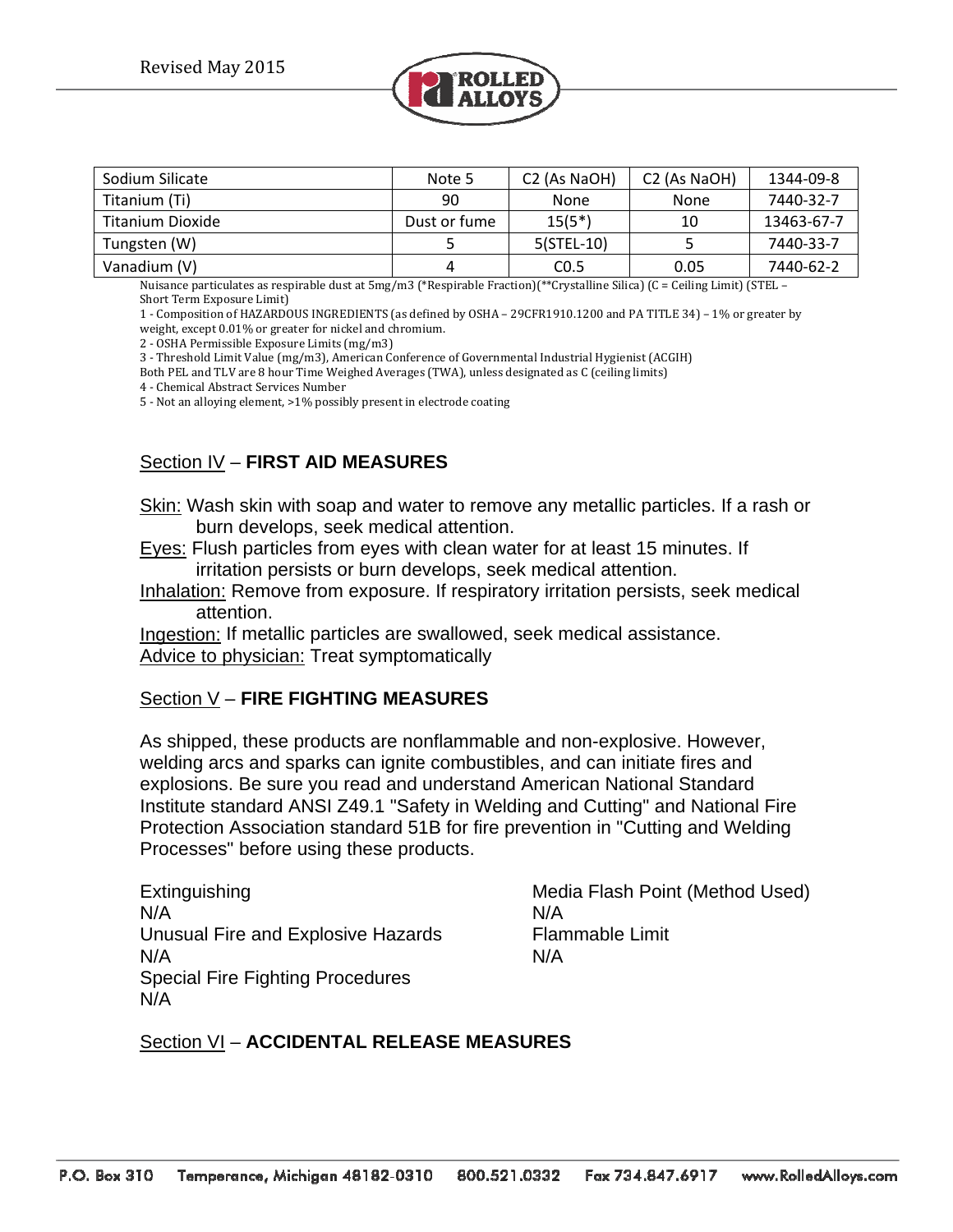

In solid form this material poses no special clean-up problems. If this material is in powder or dust form, notify safety personnel, isolate the area and deny entry. Do not sweep. Clean-up should be conducted with a vacuum system utilizing a high efficiency particulate air (HEPA) filtration system. Caution should be taken to minimize airborne generation of powder or dust and avoid contamination of air and water. Cleanup personnel should protect against exposure. Properly label all materials collected in waste container. Follow applicable emergency response regulations, such as OSHA (29CFR 1910.120).

## Section VII – **HANDLING AND STORAGE**

**HANDLING PRECAUTIONS** - Dust and welding fume should be moved or transported to minimize spill or release potential. STORAGE PRECAUTIONS - In solid form this material poses no special problems. To ensure performance of the product, store in a warm, dry environment away from incompatibles (Section 10).

## Section VIII – **EXPOSURE CONTROLS/PERSONAL PROTECTION**

ENGINEERING CONTROLS - Local exhaust ventilation should be used to control exposure to airborne dust and fume emissions near the source (during welding) below the exposure limits cited in Section 2.

VENTILATION - Use enough ventilation (local exhaust at the arc) to keep fumes and gases from the worker's breathing zone and the general area. Train welders to keep their heads out of the welding plume. If the fumes are removed by filtration or some other means and the air/gas stream is put back into the room, gases and fumes may build up to toxic or asphyxiation levels. Gas build-up should be monitored and if excessive should be removed or reduced to safe levels by some supplementary system and/or reduced by general ventilation. RESPIRATORY PROTECTION - Use NIOSH approved respirators as specified by an industrial hygienist or qualified safety professional. Lung function tests are recommended for users of negative pressure devices. Use a fume respirator or an air supplied respirator where local exhaust or general ventilation does not keep exposure below the exposure limits for air contamination. Remember - the shielding gases used with the GMAW and GTAW processes can displace breathing air and cause asphyxiation in confined work spaces or unventilated areas.

SKIN PROTECTION - Wear hand, head, and body protection which help to prevent injury from radiation, sparks, and electric shock. Refer to ANSI Z49.1 for more information. At a minimum this includes dry welder's gloves and a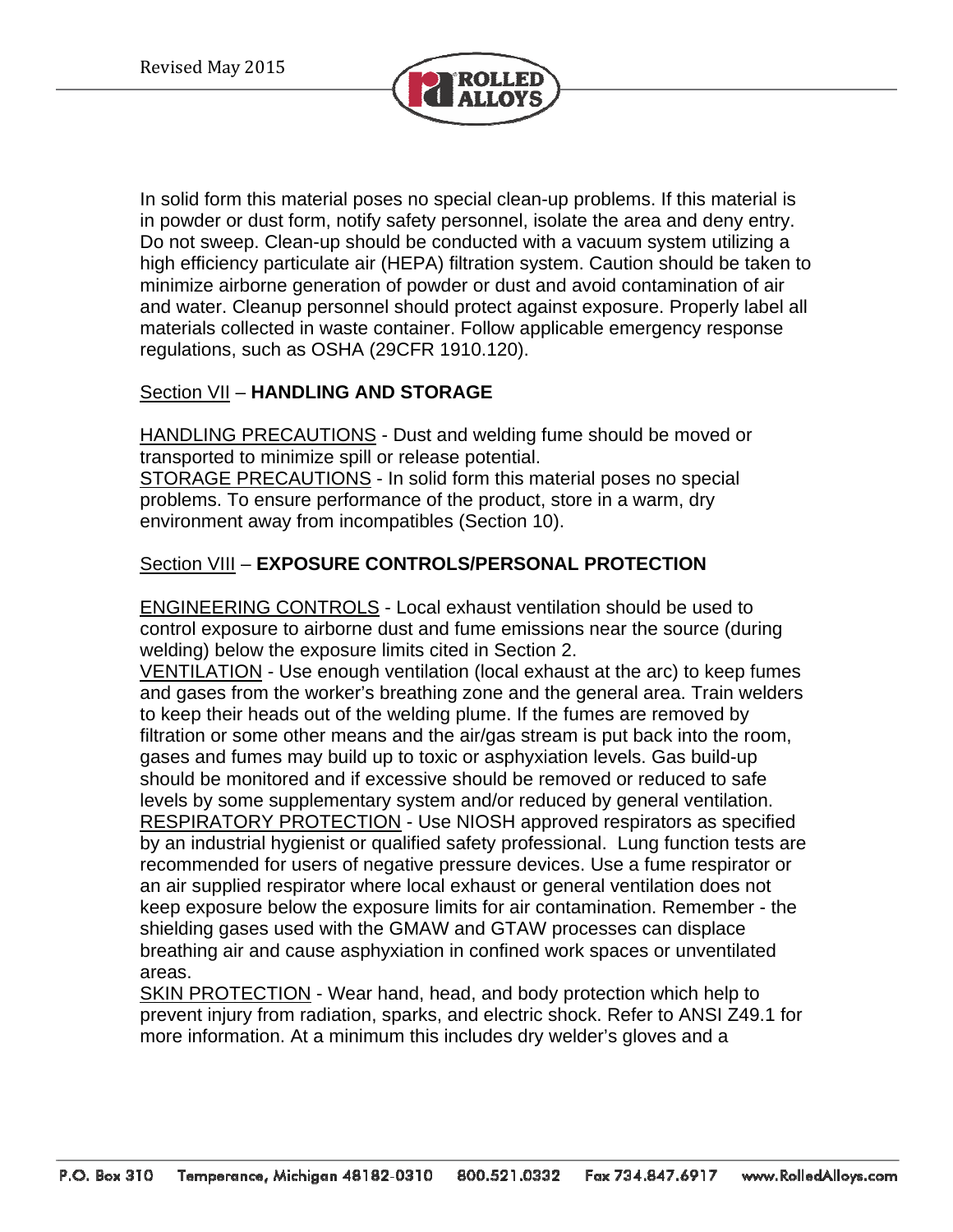

protective face shield and may include arm protectors, aprons, hats, and shoulder protectors as well as dark, substantial clothing.

EYE PROTECTION - Arcs produce ultraviolet and infrared radiation. Use a welder's helmet or a face shield and wear safety glasses under the welder's helmet or face shield. As a rule, start with a lens shade that is too dark to see the weld zone. Then go to a lighter shade (a lower number shade) which gives sufficient view of the weld zone. Do not go below the minimum recommended in ANSI standard Z49.1.

ELECTRIC SHOCK - Welders should be trained to avoid electric shock by maintaining a dry work area, insulating themselves from the workpiece and ground, and not touching live electrical parts.

RECOMMENDED MONITORING PROCEDURES - The welding fumes of most of these welding products contain certain ingredients which either may, or will, reach their PEL TLV ®, or other occupational exposure limit before reaching the TLV ®-TWA of 5 mg/m3 for respirable particulate not otherwise specified (NOS). Monitoring the welding fume for these ingredients is recommended. Monitoring for respirable particulate (NOC) is also recommended for all products. Seek professional advice from an industrial hygienist or qualified safety professional for recommended monitoring procedures.

## Section IX – **PHYSICAL AND CHEMICAL PROPERTIES**

| MELTING POINT: >2100°F <2600°F          | VAPOR DENSITY (AIR=1): Not       |
|-----------------------------------------|----------------------------------|
| Applicable                              |                                  |
| <b>SUBLIMES @: Not Applicable</b>       | SPECIFIC GRAVITY: (H2O=1) 7-     |
| 9                                       |                                  |
| <b>BOILING POINT: Not Applicable</b>    | pH: Not Applicable               |
| <b>EVAPORATION RATE: Not Applicable</b> | <b>SOLUBILITY IN WATER: None</b> |
| VAPOR PRESSURE (mmHg): Not Applicable   | % VOLATILES BY VOLUME:           |
| <b>None</b>                             |                                  |

APPEARANCE AND COLOR: The bare wire welding and thermal spray products are produced as straight lengths and coiled wires. The SMAW electrodes are produced as metal core rods coated with a flux.

# Section X – **STABILITY AND REACTIVITY**

General: This product is intended for normal welding purposes.

Stability: Stable under normal conditions.

Reactivity: May react in contact with strong acids to release gaseous acid decomposition products. Fume is produced during welding. Expected fume constituents include oxides of metal as iron, manganese, nickel and chromium.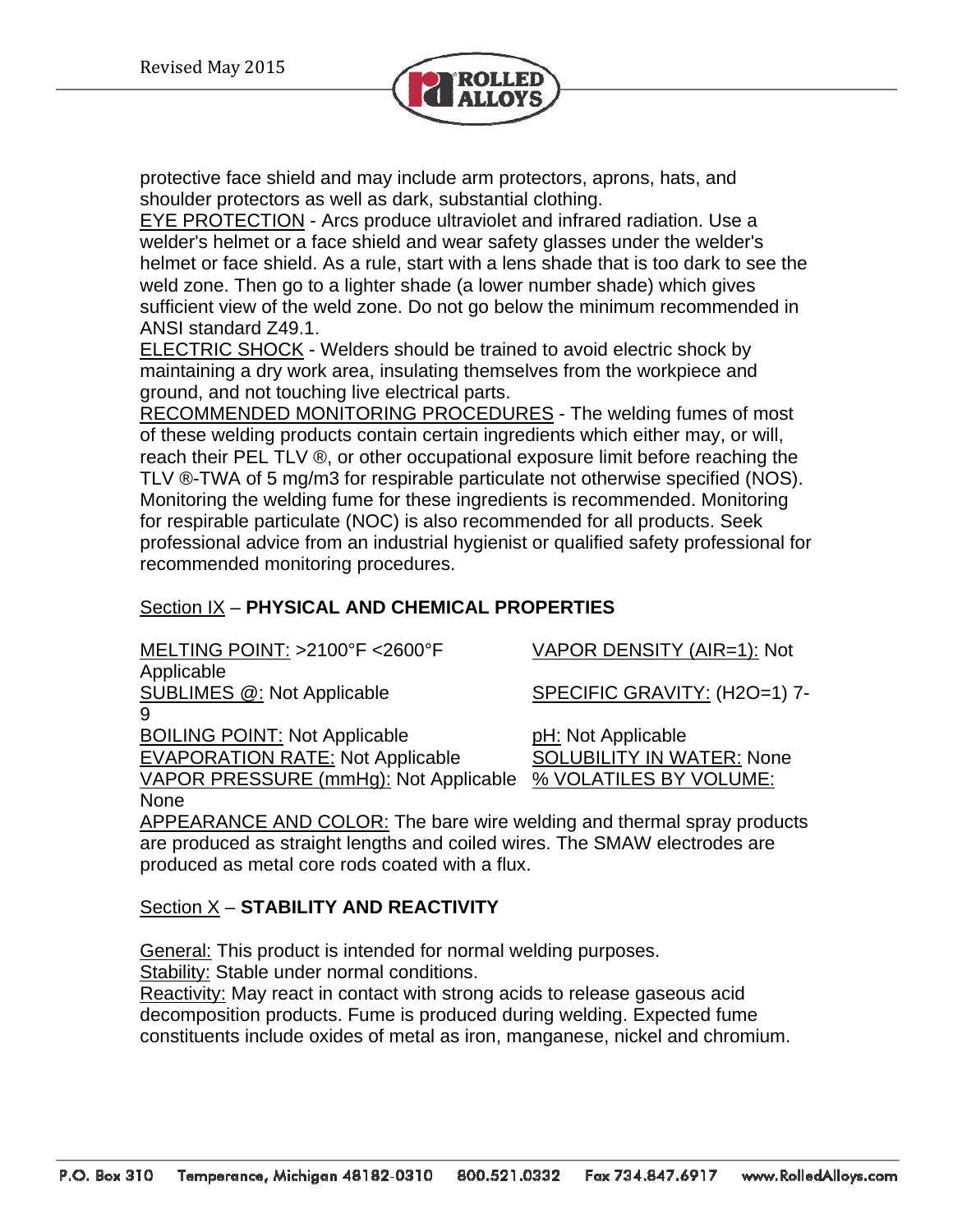

Expected gaseous products would include

carbon oxides, nitrogen oxides and ozone. Contamination, dirt, surface protections, paint or primer on the base material can affect the composition of the fumes.

## Section XI – **TOXICOLOGICAL INFORMATION**

Nickel and cobalt are classified as Category 3 carcinogens. The exposure route of concern is inhalation.

As shipped, these complex alloys in massive form have no known toxicological properties other than causing allergic reactions in individuals sensitive to the metal(s) contained in the alloys. However, dust from flux or user-generated dusts and fumes may on contact with the skin or eyes produce mechanical irritation. Chronic exposures coupled with sweat could cause dermatitis (skin) or conjunctivitis (eyes).

Excessive inhalation of dust or user-generated fumes from welding or metal spraying may, depending on the specific features of the process used, pose a long-term health hazard. The International Agency for Research on Cancer (IARC) has concluded that welding fumes are possibly carcinogenic to humans. The ingredients of fumes and gases generated in welding, metals spraying and grinding will depend on the base metal and the details of the specific process being used. Ingredients may include metals, metal oxides, chromates, fluorides, carbon monoxide, ozone, and oxides of nitrogen. Phosgene can be produced if chlorinated solvent vapors are present in user operations.

## DELAYED (SUBCHRONIC AND CHRONIC) EFFECTS:

*Chromium* - The International Agency for Research on Cancer (IARC) considers hexavalent chromium to be a carcinogen (lung, nasal) but does not have adequate evidence for chromium metal and trivalent chromium. Fumes have been associated with lung fibrosis.

*Iron* - Prolonged inhalation of iron oxide fumes can lead to siderosis, which presents as a benign pneumoconiosis.

*Molybdenum* - Repeated inhalation of fumes has caused kidney damage, respiratory irritation and liver damage in animals.

*Nickel* - Nickel metal is "reasonably anticipated to be a human carcinogen" (National Toxicology Program's 10th Report). IARC states that nickel metal is possibly carcinogenic to humans. Epidemiological studies of workers exposed to nickel powders, dusts and fumes in the nickel alloy and stainless steel producing industries do not indicate a significant respiratory cancer hazard. Inhalation of nickel powder produced malignant tumors in rodent studies. Single intratracheal installations of nickel powder at levels close to the LD50 have caused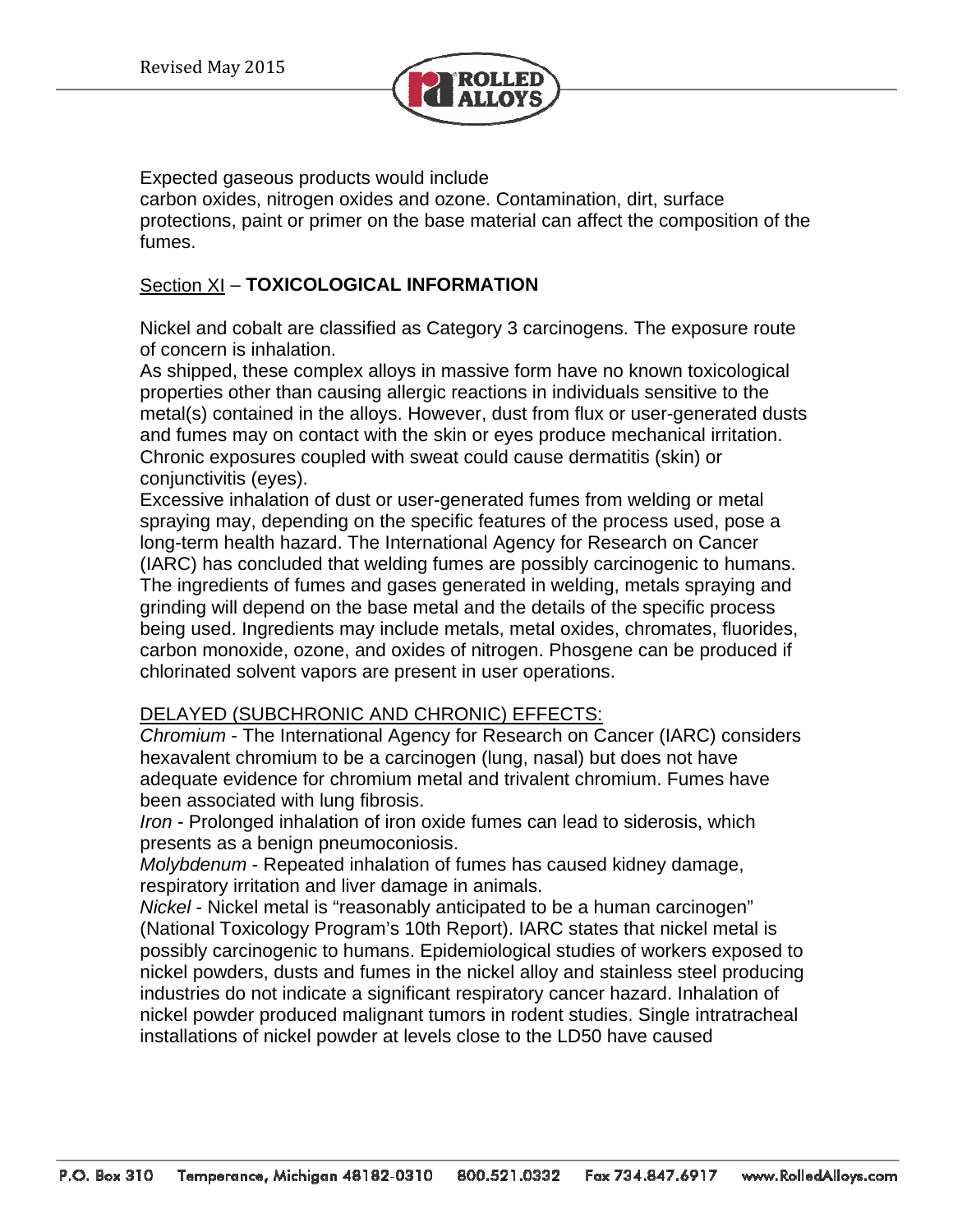

malignancies in hamsters. Nickel can cause skin sensitization in susceptible individuals through prolonged contact with skin.

### Section XII – **ECOLOGICAL INFORMATION**

As a solid metal object, Filler Metal products are not considered toxic to aquatic species.

Flux (being of mineral constituents) from flux coated electrodes, flux cored wire and flux may degrade over time.

### Section XIII – **DISPOSAL CONSIDERATIONS**

Unused consumable wastes are normally collected to recover metal values. Dispose of fume, flux and weld grinding residues from the work area, or from filters, in accordance with local, state and federal regulations. Refer to this SDS for information on the possible contents of the collected fumes and other materials.

### Section XIV – **TRANSPORT INFORMATION**

No international regulations or restrictions are applicable. SHIPPING NAME - Not Applicable IDENTIFICATION NUMBER - Not Applicable HAZARD CLASS - Not Applicable LABEL(S) REQUIRED - Not Applicable

### Section XV – **REGULATORY INFORMATION**

Alloys containing less than 1% of nickel or cobalt are not classified as "dangerous for supply". Alloys containing more than 1% of either metal are classified as the metals themselves. However, in recognition of their essentially non-hazardous nature, these alloys in the massive form are not required to be labeled as hazardous.

#### Section XVI – **OTHER INFORMATION**

**Current Issue Date:** May 2015 **Previous Issue Date:** Sept 2013 **Changes:** Format **Previous Changes:** Change of format which includes additional information

This SDS was prepared by Rolled Alloys technical personnel to be in compliance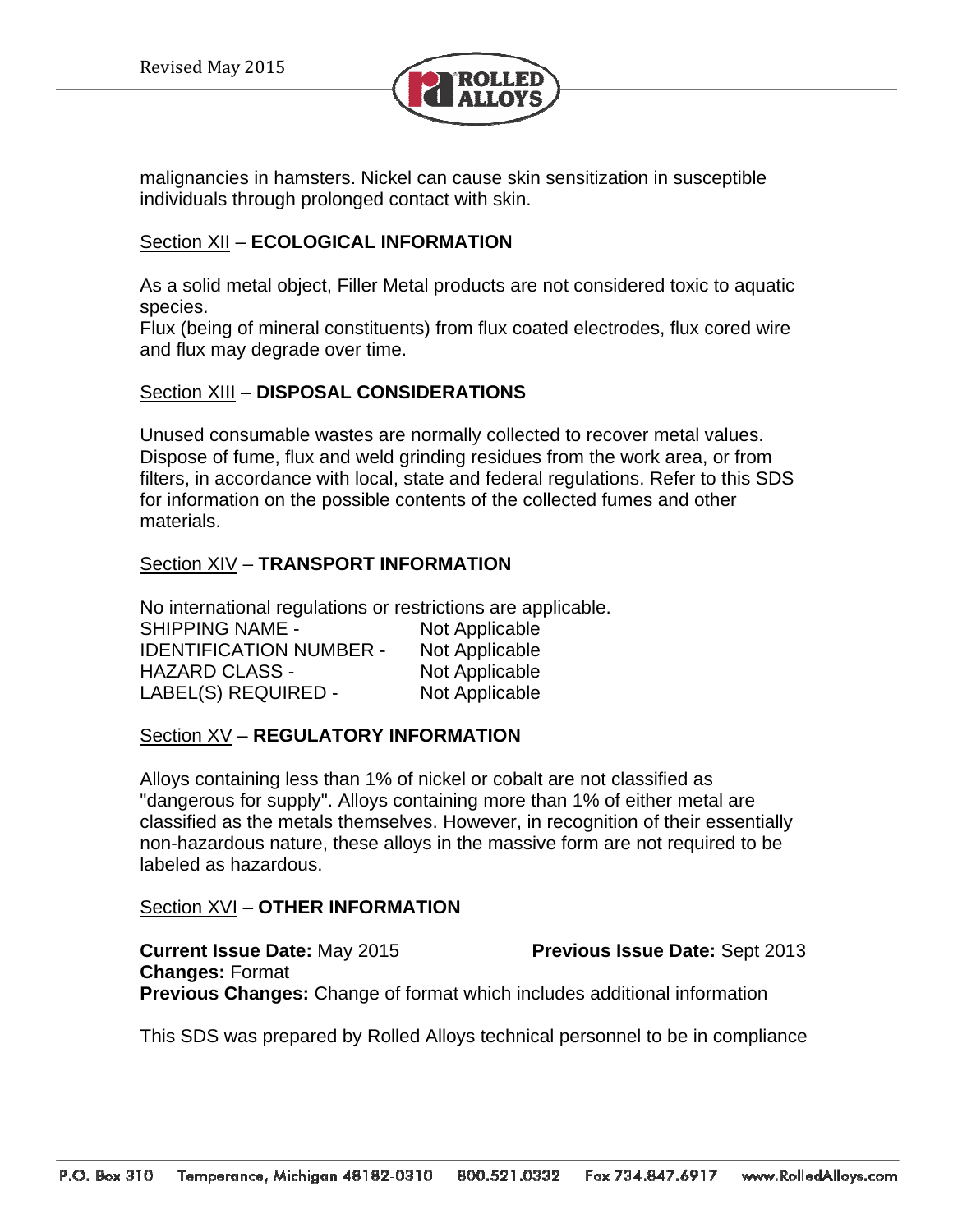

with OSHA's Hazard Communication Standard, 29 CFR 1910.1200 and is provided in good faith based upon the experience and knowledge of the company. Rolled Alloys does not manufacture welding consumables, but causes products to be made under their label by internationally known and recognized producers. In addition, Rolled Alloys distributes products of these companies and has relied, in part, on information contained in SDS documents provided by these manufacturers. Users should make their own assessment of workplace risks as required by other health and safety legislation. As the conditions or methods of use are beyond our control, we do not assume any responsibility and expressly disclaim any liability for any material described herein. Information contained herein is believed to be true and accurate, but all statements or suggestions are made without warranty, expressed or implied, regarding accuracy of the information, the hazards connected with the use of the material or the results to be obtained from the use thereof. Compliance with all applicable Federal, State, and local laws and regulations remain the responsibility of the user.